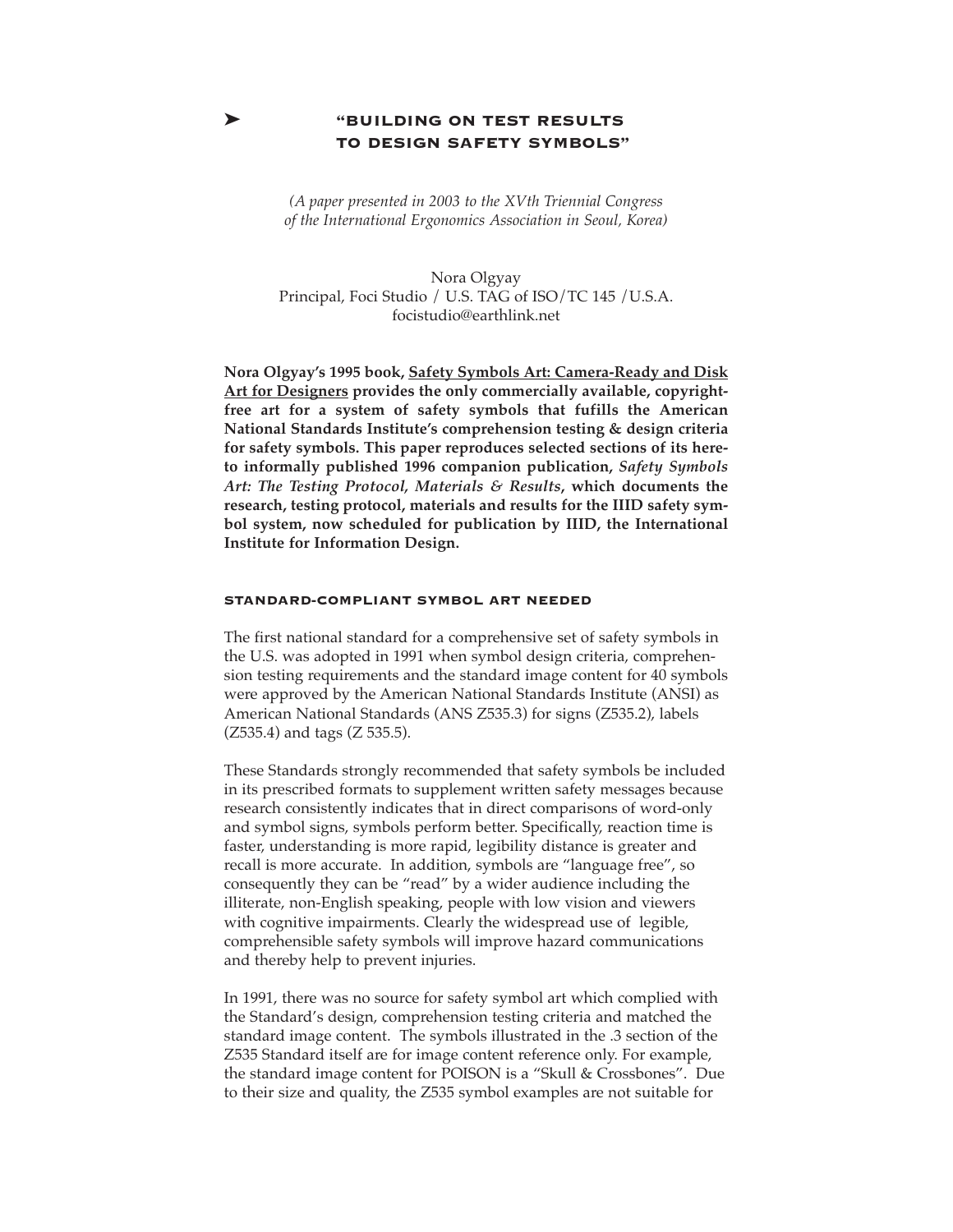reproduction. In addition, some of the examples are the property of corporations who require time-consuming requests for permission to use them, several of the symbol examples do not meet the comprehension testing threshold required to be Z535-compliant and the majority do not meet Z535.3's recommended design criteria.

Z535-compliant symbols are also required to meet a comprehension testing threshold of 85% correct answers with no more than 5% critical confusions (opposite meanings) among the target audience. In addition, Z535 recommends (versus requires) that symbol graphics meet its design criteria to maximize legibility; specifically, to use solid forms rather than outlines, simplify details, establish a minimum line thickness as well as to develop a consistent visual system.

As a former chairperson of the Z535.3 symbol subcommittee, the author/designer took it upon herself to develop a product which would meet the forementioned public communication need. Bolstered by an NEA grant, the solution was Safety Symbols Art: Camera-Ready and Disk Art for Designers; a commercially available book published in 1995 by Van Nostrand Reinhold, which provides both digital art on disc and scannable line art for a copyright-free safety symbol system; a system whose graphic style harmonizes with and extends the visual vocabulary of the national public symbol system that had been established by the AIGA (American Institute of Graphic Arts) for the U.S. Department of Transportation in 1979.

In addition, the IIID symbols in the book are provided in a variety of formats (for a total of ninety-six versions) in order to accomodate a range of application requirements for varying surround shapes, color breaks and orientation.

#### **STANDARD COMPLIANCE CRITERIA**

To assure compliance with Z535, the IIID safety symbols were designed to match the standard image content, meet the symbol design criteria, and then they were subjected to the formal comprehension testing requirements outlined in Z535.3. For example, The ANS Z535 symbol examples for mandatory protection equipment are not graphically consistent. They are a collection of individual symbols culled from diverse sources including ISO, various U.S. corporations, and an array of national standards agencies. In contrast, the equivalent IIID symbols build upon each other to form a set of graphically interrelated symbols. They function as a visually coherent system.

In addition, the symbols' legibility has been improved by a consistent, considerate graphic rendering exemplified by the cancellation mark designating prohibition which poses many design challenges because it obscures a portion of the same message that it is intended to communicate. The Z535 symbol examples illustrate this challenge for *NO EXIT*, *NO OPEN FLAME, NO ENTRANCE* for people, and *DO NOT TOUCH*. Their IIID counterparts were designed to meet these legibility challenges.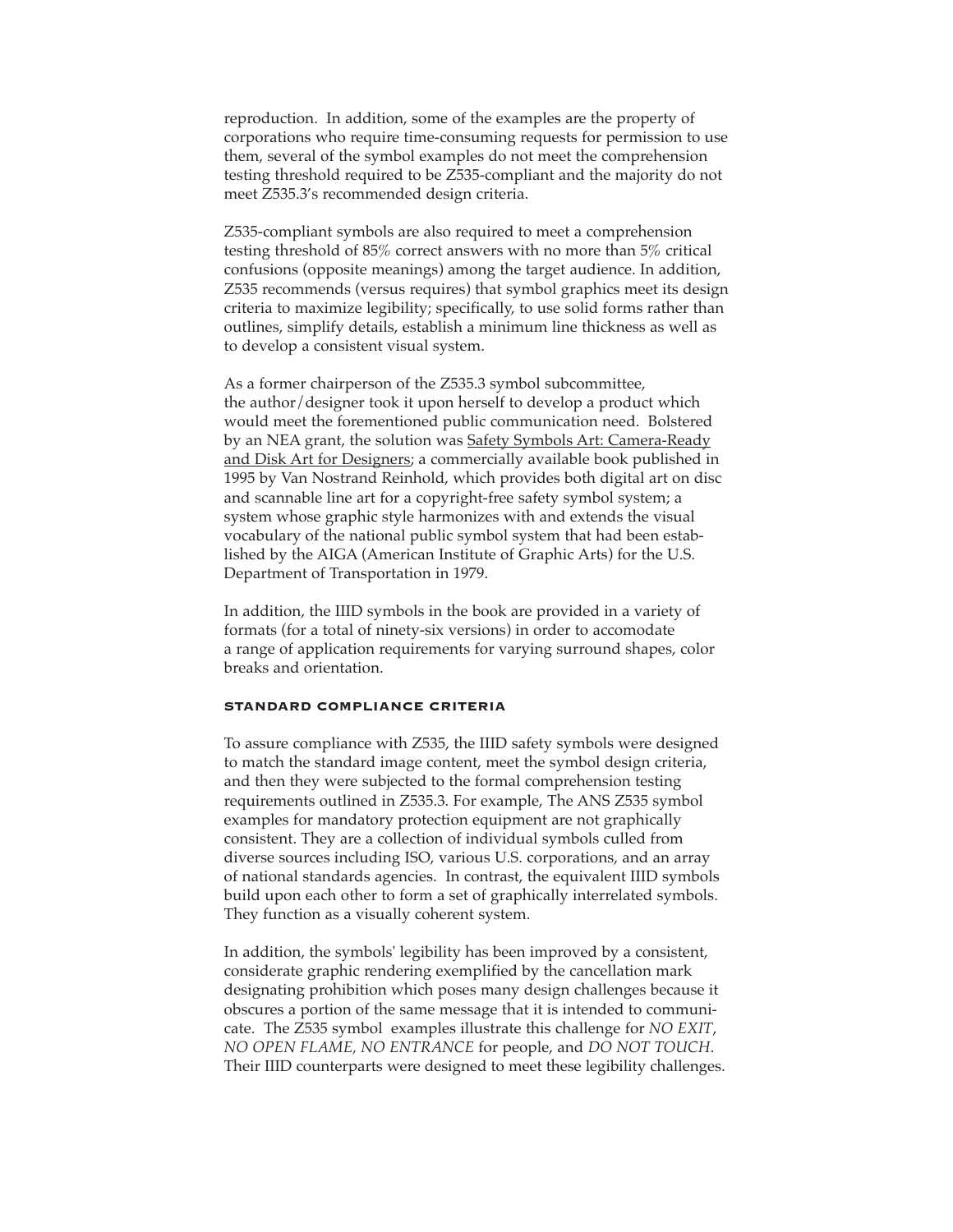## **SYMBOL TESTING RESEARCH**

Before the IIID symbols were drawn, a testing research review was completed in order to assess critical symbol details and qualities which could minimize misreadings, critical confusions and maximize the recrafted symbols' correct comprehension testing responses. Results from fifteen U.S., Canadian, Australian and ISO (International Organization for Standardization) symbol comprehension testing projects were scrutinized to identify individual incorrect responses recorded for a variety of different graphic symbols with the required Z535 image contents.

As a result of these comprehension test response reviews, it became evident that more than half of the 40 symbol examples in Z535.3/1991 had recurring comprehension problems, which included the following: Seven of the symbol examples did not consistently meet the 85% comprehension threshold; three of the symbol examples had not been appropriately tested for comprehension; four symbol examples recorded consistent critical confusions which were under the 5% threshold but which were disturbing for their consistency; and, eight symbol examples had elicited non-critical but consistent misreadings under the 5% threshold which indicate that, although these symbols are generally well understood, there is room for improvement to minimize their misreadings and thereby improve comprehension levels.

## **SYMBOL DESIGN RESPONSE**

In response to the research findings, design adjustments were incorporated into the IIID safety symbols which addressed misleading symbol details and qualities in order to improve comprehension by minimizing the recorded misreadings and critical confusions. For example, although the Z535 CORROSION hazard symbol example consistently scored above the 85% threshold for correct answers for the required image content ("Test Tube, Hand and Drops"), it also consistently recorded a 2% to 4% reading as an "emergency hand wash location" or a directive to "wash hands"; both of which are critical confusions that could create a hazard rather than prevent one. So, unlike the Z535 symbol example with its graphic of a hand passively held under the liquid dropping from the test tube, the IIID symbol for *CORROSION* below incorporates a reactive hand as part of its visual vocabulary. This reactive hand moves away from the danger in order to reinforce the hazard message and improve comprehension.

Although generally well understood, previous comprehension testing results identified room for improvement even among the "time-tested," widely recognized ISO symbols reproduced in Z535 for *ELECTRICAL, SAFETY ALERT, POISON*, and *FLAMMABLE* hazards. IIID's recrafting of the required image content of a "lightning bolt" for *ELECTRICAL* hazard deleted the arrowhead and subsequently it did not prompt the earlier misreads as a "crooked road" or "danger below" hazard. The *ISO SAFETY ALERT* symbol was occasionally misunderstood to be a "handle shut off," "keyhole/lock up," or "ball park". IIID's revisions to the mandated "exclamation mark" did not elict these errors. In addition,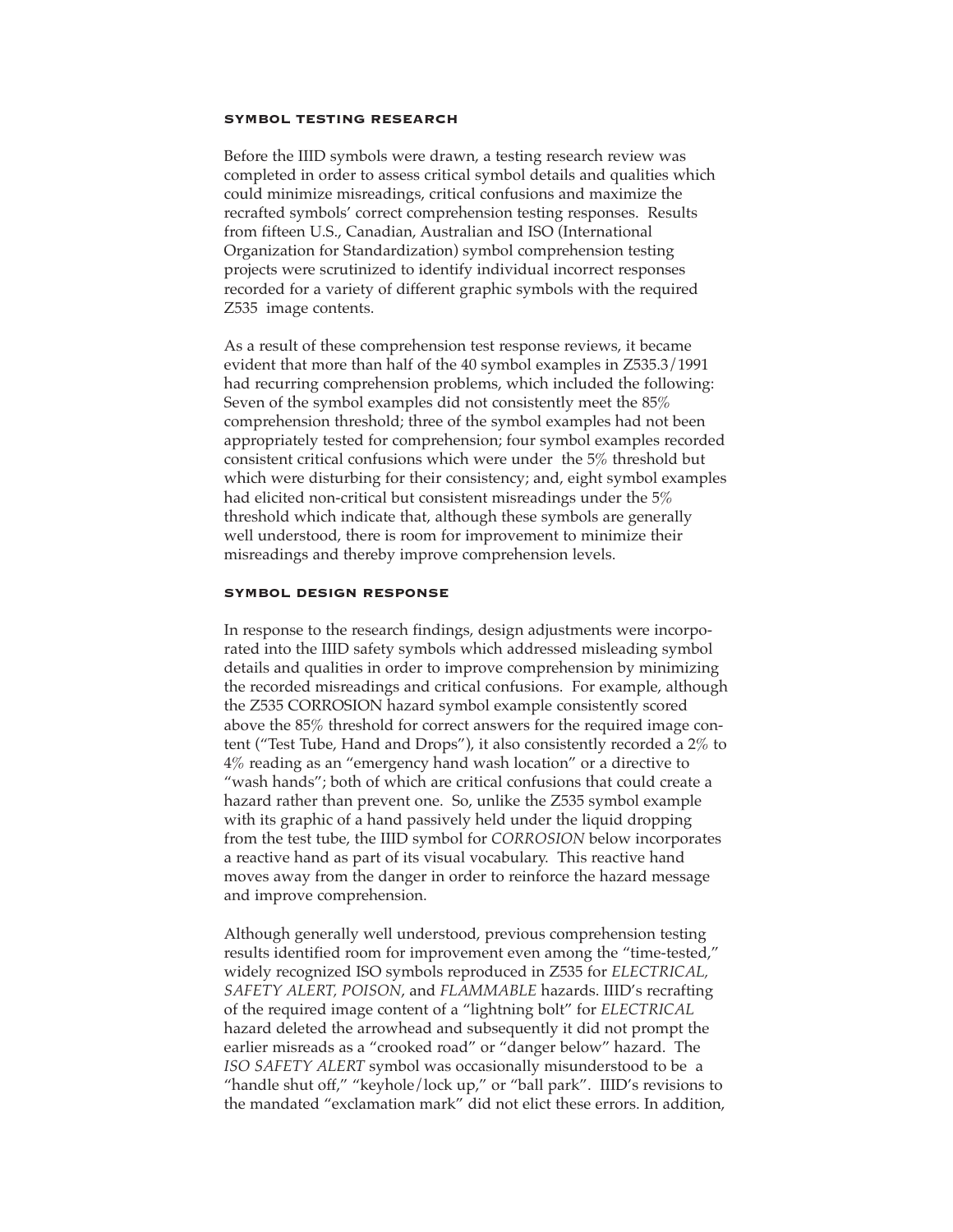IIID's recrafted *POISON* symbol meets the required "skull & crossbones" image content but adjustments have been made to improve its comprehension; the "smile" is gone to minimize the critical confusions it had elicited of a friendly image or an "elderly person".

# **COMPREHENSION TESTING**

The primary purpose of the comprehension testing was to test the IIID symbols with the target audience to ensure that each symbol meets the Z535 acceptance criteria. However, there were also two other objectives: First to compare the IIID symbol graphics with the Z535 symbol examples to insure that there is no reduction (and, hopefully, an increase) in the comprehension rate as well as a drop in the percent of misreadings and critical confusions recorded; and, also, to examine comprehension for test subjects sub-groups of particular interest. These included a demographic target of at least 40% industrial workers (at least 18 years old) who may encounter safety signs in the workplace and 33% of whom are over 50 years old because studies have found that older people have greater symbol comprehension problems.

#### **METHODOLOGY**

The testing materials were designed by NIST's Neil D. Lerner to be user-friendly and to conform to the testing standards specified in Z535. The testing protocol materials included written instructions given for the test administrators, their scripted dialogue (presented in a large, simple bold typeface so that it could be read comfortably at arm's length or as it lay on a desktop for the administrators' reference) and five sample pages from the test booklet.

The test booklets themselves presented the symbols in a format which is considered stringent because the symbols were presented without context and without colors. Specifically, the symbols were presented in black and white, without surround shapes, except cancellation and mandatory action surround shapes were included because they are integral to the message. In addition, the symbols were presented without any environmental context, such as on a sign or product label. Testing the symbols without a context adversely effected the "correct answer" response rate. With a context, it is unlikely that the vehicular *NO ENTRY* symbol would have been misread as a "minus" or a "badge slot", *RADIO FREQUENCY* as a "lighthouse warning", the *LASER* symbol identified as a "kitchen sponge" and a "water leak", or the *FIRST* AID symbol as a "traffic intersection".

The test responses were blind scored in two separate reviews. Answers were scored as "correct", "wrong answer", "poor answer", "no answer", "misreading" or "critical confusion". This scoring established the comprehension rates (percent correct interpretations for each symbol). The forthcoming IIID symbol testing protocol publication includes an analysis of the scoring results, an itemization of the scores for each of the forty symbols by category of response supplemented by a the listing of the answers recorded which were not scored as "correct".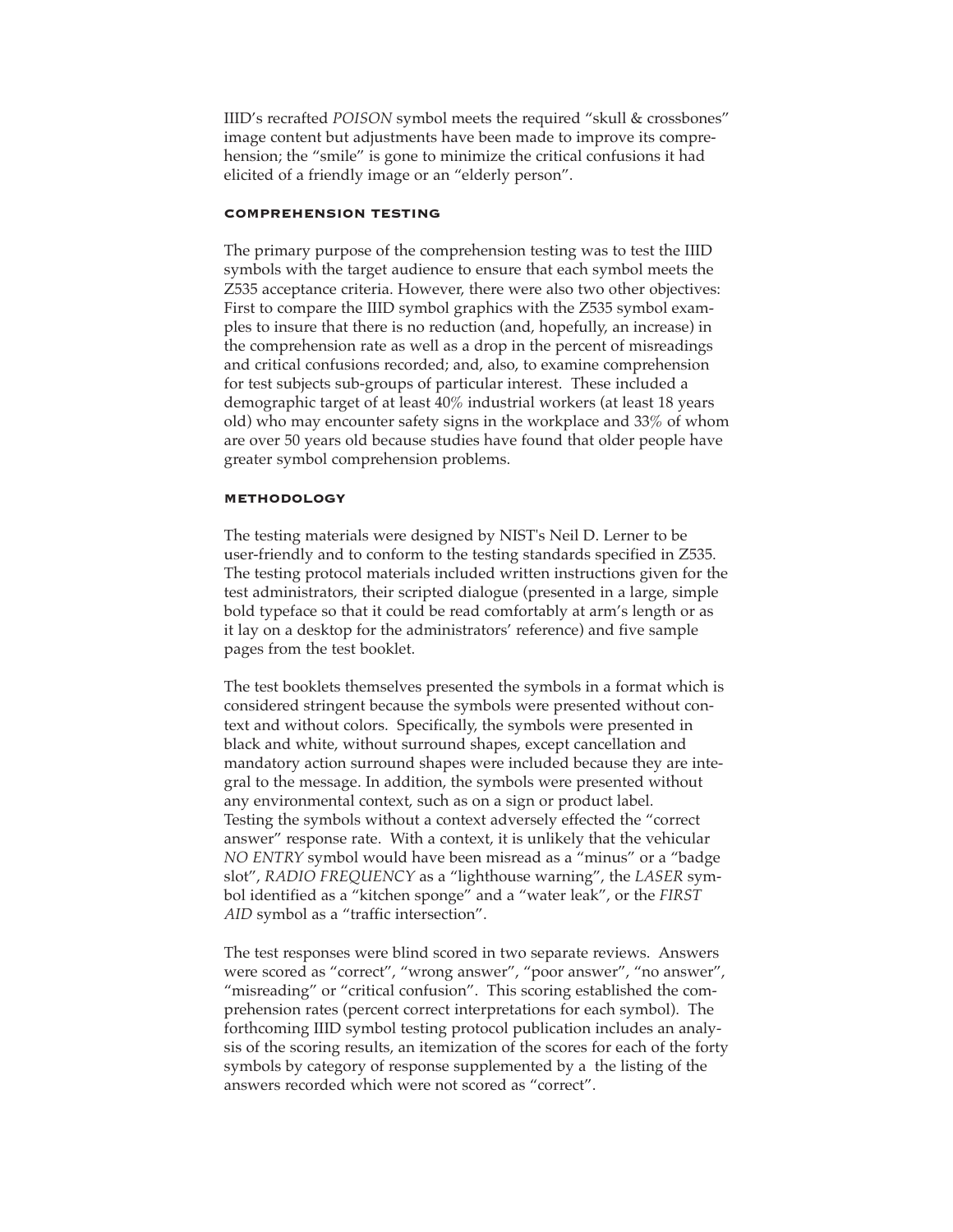Z535.3 requires symbol comprehension testing of a minimum of 50 test subjects in order to adequately test symbol comprehension. To examine symbol comprehension for test subject sub-groups, comprehensionchallenged demographic targets for the IIID safety symbols were set to include at least 40% industrial workers with 33% over 50 years old.

#### **TEST RESULTS**

The demographic goals set for the 58 test subjects were exceeded: 89% of the test subjects were blue collar industrial workers, 34% were over 50 years old, only 5% were under 30 with an average age of 45. In addition, 59% of the subjects completed high school, but 18% did not finish and English was a second language for 8% of the test subjects. Despite the stingent testing format and test subjects who disproportionately included those expected to have greater comprehension problems (due to their age, education and language), the scoring established that all of the IIID symbols satisfied the comprehension thresholds established by Z535 and eliminated the targeted, previously recorded, misreadings and critical confusions of the Z535 symbols. The Z535.3 symbol examples, which were included as a control group, scored "correct" answers at rates comparable with their previously recorded testing scores and continued to reiterate the identical misreadings and critical confusions. For example, the Z535 *FIRE HOSE & REEL* was still misread as a "camera" or "heating coil". The other Z535 symbols which continued to reiterate the same misreadings and critical confusions from previous comprehension testing included the Z535 symbols for *NO ENTRANCE, HOT SURFACE, DO NOT TOUCH, GENERAL ALERT* and *HEAD PROTECTION*.

Design adjustments had been incorporated into the IIID symbol system based on earlier symbol comprehension test results. In response to this research, the IIID mandatory action symbols are placed on a human profile to minimize the misreadings recorded when the ISO/Z535 heads faced the viewer. Retesting confirmed that IIID's symbol for *HEAD PROTECTION* no longer elicits the misunderstanding that it is a "hair protection" requirement or a "patrol alert" and that IIID's symbol for a *RESPIRATOR* requirement ceases to be misread as a requirement for "underwater gear" or "safety goggles". Transparent lens on the *EYE PROTECTION* symbol eliminated the misreadings recorded for its Z535/ISO counterpart as "sunglasses required".

## **CONCLUSIONS**

The IIID safety symbols, offered in **Safety Symbols Art: Camera-Ready** & Disk Art for Designers, comply with Z535.3's standard image content, symbol design criteria and comprehension testing performance requirements. In addition, symbol comprehension has been maximized because the individual incorrect responses recorded during previous comprehension testing of the 1991 Z535.3 symbol examples were reviewed in order to assess critical details and qualities which could minimize confusions and clarify comprehension. These considerations were incorporated into the design of the IIID safety symbols. Subsequent comprehension testing of the recrafted symbols confirmed that the incidence of critical